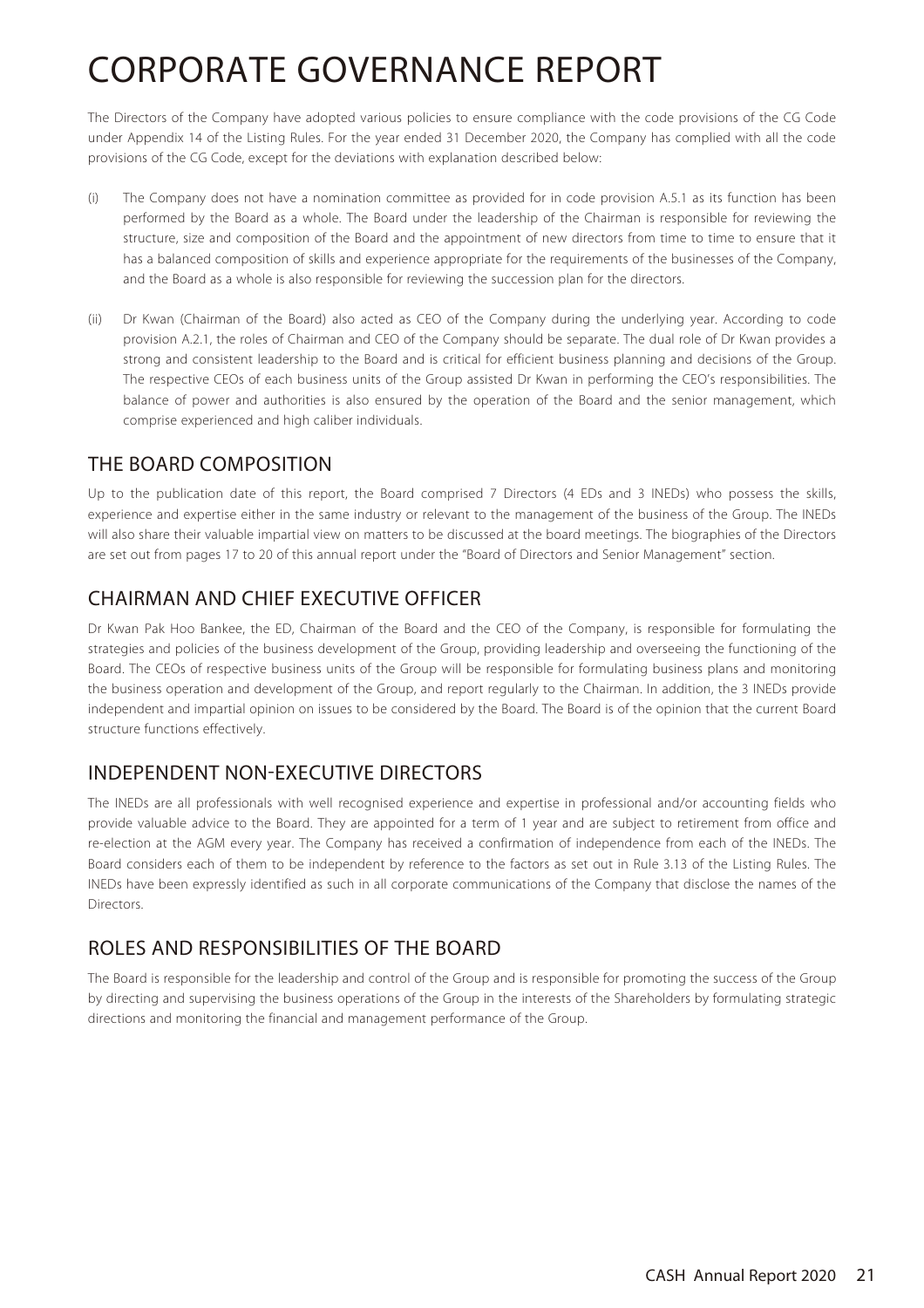## DELEGATION TO THE MANAGEMENT

The Management is led by the EDs of the Board and has delegated powers and authorities to carry out the day-to-day management and operation of the Group; formulate business policies and make decision on key business issues; and exercise power and authority delegated by the Board from time to time. The Management assumes full accountability to the Board for the operation of the Group.

There is a formal schedule of matters specifically reserved to and delegated by the Board. The Board had given clear directions to the Management that certain matters (including the followings) must be reserved to the Board:

- Publication of final and interim results of the Company
- Dividend distribution or other distribution
- Major issues of treasury policy, accounting policy and remuneration policy
- Review on risk management and internal control systems
- Corporate governance functions
- Review on the succession plan and consideration of the appointment, re-election and removal of the Directors
- Changes to major group structure or board composition requiring notification by announcement
- Notifiable transaction and non-exempted connected transaction/continuing connected transaction
- Proposed transaction requiring the Shareholders' approval
- Capital restructuring
- Joint venture with outside party involving substantial capital commitment from the Group that requires notification by announcement
- Financial assistance to the Directors

## RELATIONSHIP BETWEEN THE BOARD MEMBERS

Dr Kwan Pak Hoo Bankee (the ED, Chairman and CEO of the Company) is the father of Mr Kwan Teng Hin Jeffrey (ED). Save as disclosed herein, none of the members of the Board has any relationship (including financial, business, family or other material/relevant relations) between each other.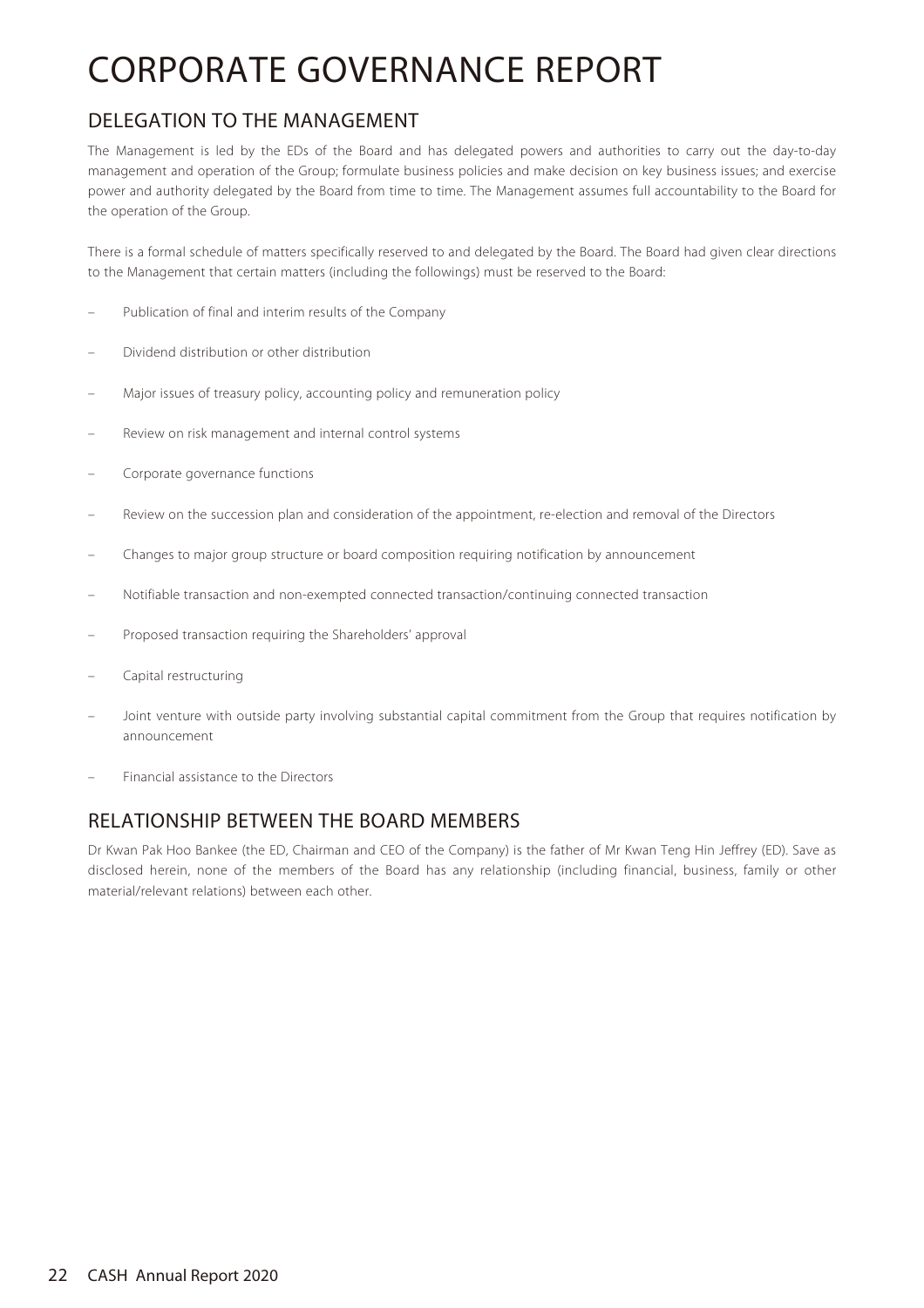## INDUCTION, SUPPORT AND PROFESSIONAL DEVELOPMENT OF THE DIRECTORS

There is a Directors' handbook containing relevant guideline materials regarding the duties and responsibilities of being a Director, the relevant laws and regulations applicable to the Directors, duty of disclosure of interest and business of the Group and corporate information of the Group.

The Directors received regular updates and presentation on changes and developments to the Group's business and on the latest developments in the law, rules and regulations relating to Directors' duties and responsibilities. Directors' training is an ongoing process. All Directors are encouraged to attend training sessions including but not limited to seminars (including online webinars), briefings, conference forums and workshop and reading materials to enrich their knowledge in discharging their duties as a director.

To summarise, the Directors received trainings on the following areas to update and develop their skills and knowledge during the year under review:-

| <b>Name of Directors</b>                                                           | <b>Covered areas</b> (Notes) |  |  |
|------------------------------------------------------------------------------------|------------------------------|--|--|
|                                                                                    |                              |  |  |
| Kwan Pak Hoo Bankee                                                                | (a) to $(e)$                 |  |  |
| Li Shing Wai Lewis (was appointed on 9 September 2020)                             | (b)                          |  |  |
| Leung Siu Pong James                                                               | (b)                          |  |  |
| Kwan Teng Hin Jeffrey                                                              | $(a)$ to $(e)$               |  |  |
| Ng Hin Sing Derek (resigned on 9 September 2020)                                   | $(b)$ , $(e)$                |  |  |
| Chan Chi Ming Benson (resigned on 27 March 2020)                                   | (b)                          |  |  |
| Leung Ka Kui Johnny                                                                | $(b)$ , $(c)$                |  |  |
| Wong Chuk Yan                                                                      | (b)                          |  |  |
| Chan Hak Sin                                                                       | (b)                          |  |  |
| Notes:                                                                             |                              |  |  |
| (a)<br>Global and local economy and financial market, general business environment |                              |  |  |

(b) Regulatory and corporate governance and directors' duties and responsibilities

- (c) Finance, law and taxation
- (d) Leadership, management and language skills
- (e) Other information relevant to the Group's business

There is a procedure agreed by the Board to ensure the Directors, upon reasonable request, to seek independent professional advice in appropriate circumstances, at the Company's expenses. The Directors confirmed that they have complied with the code provision A.6.5 of the CG Code during the year.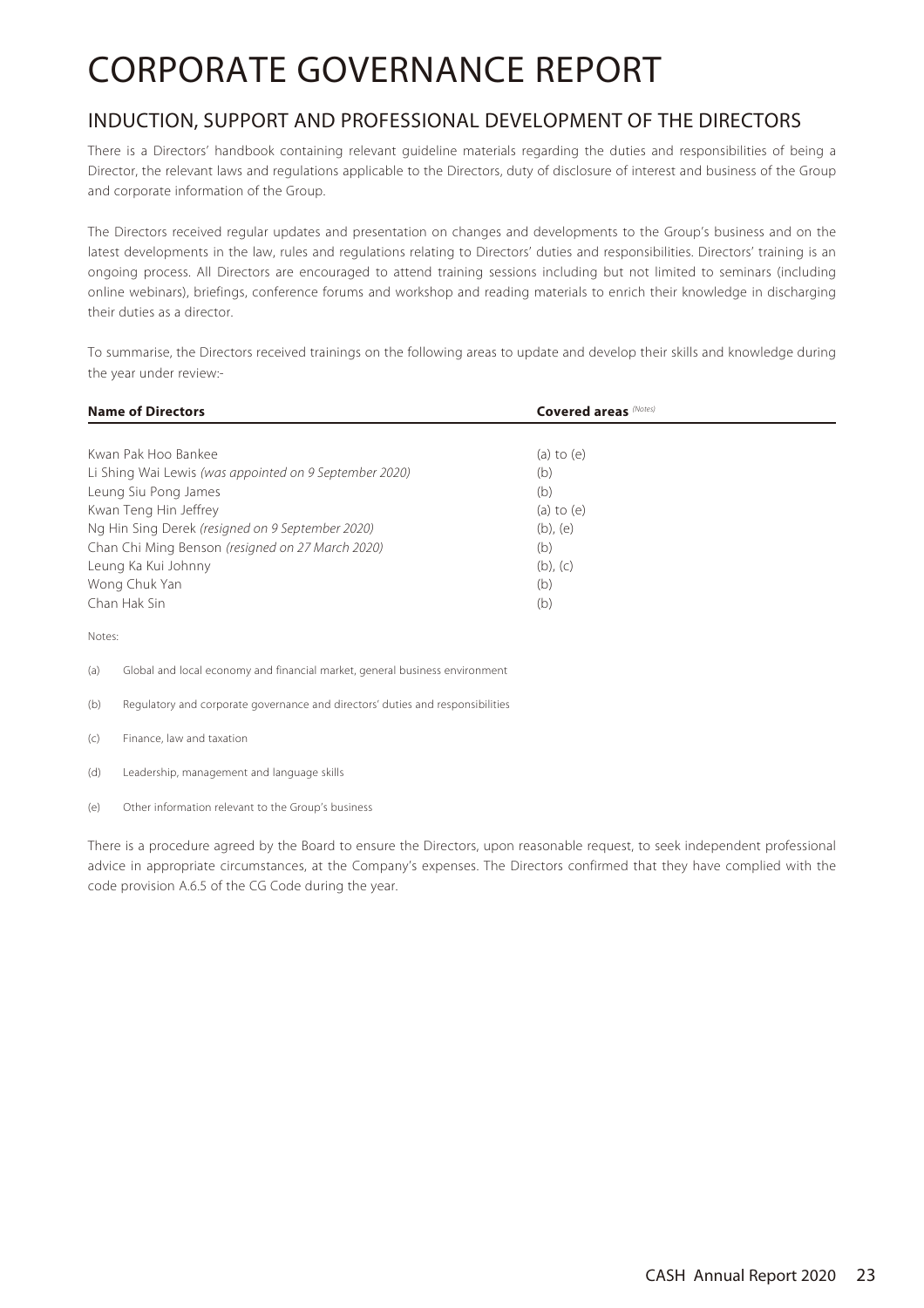## DIRECTORS' INSURANCE

The Company has arranged appropriate insurance cover in respect of legal action against the Directors.

### DIRECTORS' ATTENDANCE AND TIME COMMITMENT

The attendance record of the Directors at the following meetings during the year is set out below:

|                                       | <b>Meetings attended/held</b>                          |                                               |                                    |                                                          |                                     |                                             |  |
|---------------------------------------|--------------------------------------------------------|-----------------------------------------------|------------------------------------|----------------------------------------------------------|-------------------------------------|---------------------------------------------|--|
| <b>Name of Directors</b>              | <b>Executive</b><br><b>Committee</b><br><b>Meeting</b> | <b>Full</b><br><b>Board</b><br><b>Meeting</b> | <b>Committee</b><br><b>Meeting</b> | <b>Audit Remuneration</b><br>Committee<br><b>Meeting</b> | Annual<br>General<br><b>Meeting</b> | <b>Special</b><br>General<br><b>Meeting</b> |  |
| <b>EDs</b>                            |                                                        |                                               |                                    |                                                          |                                     |                                             |  |
| Kwan Pak Hoo Bankee                   | 6/6                                                    | 4/4                                           | N/A                                | 1/1                                                      | 1/1                                 | 2/3                                         |  |
| Li Shing Wai Lewis                    |                                                        |                                               |                                    |                                                          |                                     |                                             |  |
| (was appointed on 9 September 2020)   | 7/2                                                    | 1/1                                           | N/A                                | N/A                                                      | N/A                                 | N/A                                         |  |
| Leung Siu Pong James                  | 6/6                                                    | 4/4                                           | N/A                                | N/A                                                      | 1/1                                 | 3/3                                         |  |
| Kwan Teng Hin Jeffrey                 | 6/6                                                    | 4/4                                           | N/A                                | N/A                                                      | 1/1                                 | 3/3                                         |  |
| Ng Hin Sing Derek                     |                                                        |                                               |                                    |                                                          |                                     |                                             |  |
| (resigned on 9 September 2020)        | 4/4                                                    | 3/3                                           | N/A                                | N/A                                                      | 1/1                                 | 3/3                                         |  |
| Chan Chi Ming Benson                  |                                                        |                                               |                                    |                                                          |                                     |                                             |  |
| (resigned on 27 March 2020)           | 1/1                                                    | 1/1                                           | N/A                                | N/A                                                      | N/A                                 | 1/1                                         |  |
| <b>INEDs</b>                          |                                                        |                                               |                                    |                                                          |                                     |                                             |  |
| Leung Ka Kui Johnny                   | N/A                                                    | 3/4                                           | 3/4                                | 0/1                                                      | 1/1                                 | 0/3                                         |  |
| Wong Chuk Yan                         | N/A                                                    | 4/4                                           | 4/4                                | 1/1                                                      | 0/1                                 | 2/3                                         |  |
| Chan Hak Sin                          | N/A                                                    | 4/4                                           | 4/4                                | N/A                                                      | 0/1                                 | 0/3                                         |  |
| <b>Total number of meetings held:</b> | 6                                                      | $\overline{4}$                                | $\overline{4}$                     |                                                          |                                     | 3                                           |  |

During the year, the Chairman of the Board held a meeting with the INEDs without the presence of the EDs.

Upon reviewing (i) the annual confirmation of the time commitment given by each Director; (ii) the directorships and major commitments of each Director; and (iii) the attendance rate of each Director on full Board and their executive committee meetings with the Management on their respective functional duties and responsibilities, the Board is satisfied that all Directors have spent sufficient time in performing their responsibilities during the year.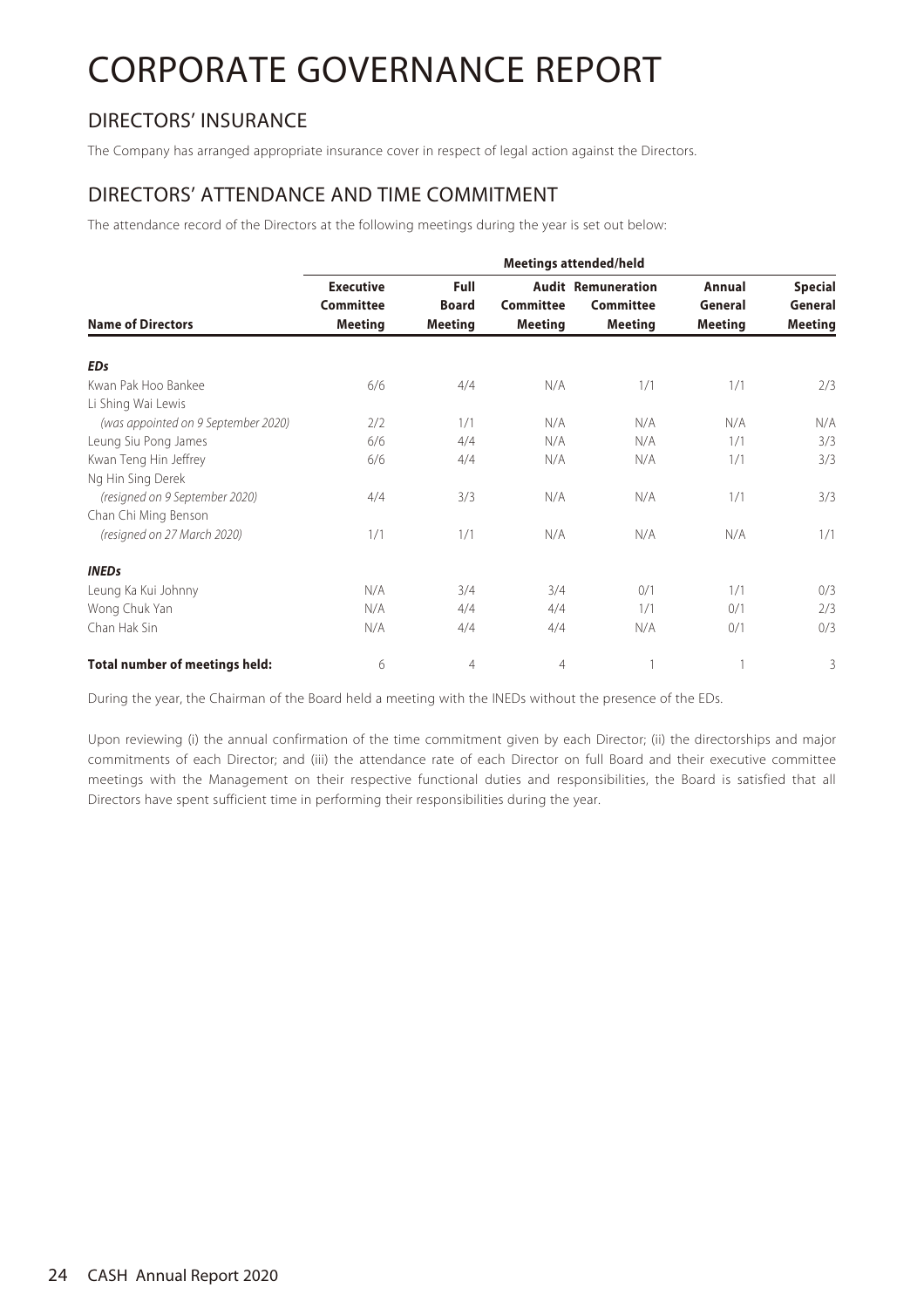### BOARD MEETINGS AND PROCEEDINGS

Regular Board meetings were held at approximately quarterly interval. The Directors have access to the advice and services of the Company Secretary and key officers of the company secretarial team for ensuring that the Board procedures, and all applicable rules and regulations, are followed.

All Directors are consulted as to whether they wish to include any matter in the meeting agenda before the agenda for each board meeting is issued. Board meeting notice is sent to the Directors at least 14 days prior to each regular board meeting. Originals of the minutes of board meetings will be kept by the Company Secretary and are opened for inspection at any reasonable time on reasonable notice by any Director.

If a Director has a conflict of interest in a matter to be considered by the Board which the Board has determined to be material, the Director will abstain from voting on the relevant board resolution in which he/she or any of his/her associates has a material interest and that he/she shall not be counted in the quorum present at the board meeting.

## AUDIT COMMITTEE (SET UP ON 28 JUNE 1999)

The Audit Committee comprises 3 INEDs, namely Mr Leung Ka Kui Johnny (chairman of the committee), Mr Wong Chuk Yan and Dr Chan Hak Sin.

The specific written terms of reference of the Audit Committee was revised on 17 November 2015 and is available on the Company's website.

The Audit Committee is primarily responsible for making recommendations to the Board on the appointment and removal of the external auditor, approving the remuneration and terms of engagement of external auditor, reviewing financial information and overseeing of the financial reporting system, risk management and internal control procedures. The Audit Committee held 4 meetings during the year.

A summary of work performed by the Audit Committee during the year is set out as follows:

- i. reviewed the annual and interim financial statements and the quarterly business operation and development of the Group;
- ii. discussed/met with the external auditor on general accounting issues of the Group, and reviewed their work and findings relating to the annual audit and the effectiveness of the audit process;
- iii. reviewed the effectiveness of the risk management and internal control systems of the Group;
- iv. annual review of the non-exempt continuing connected transactions of the Group; and
- v. reviewed the external auditor's independence, approved the engagement and remuneration of external auditor and recommended the Board on the re-appointment of external auditor.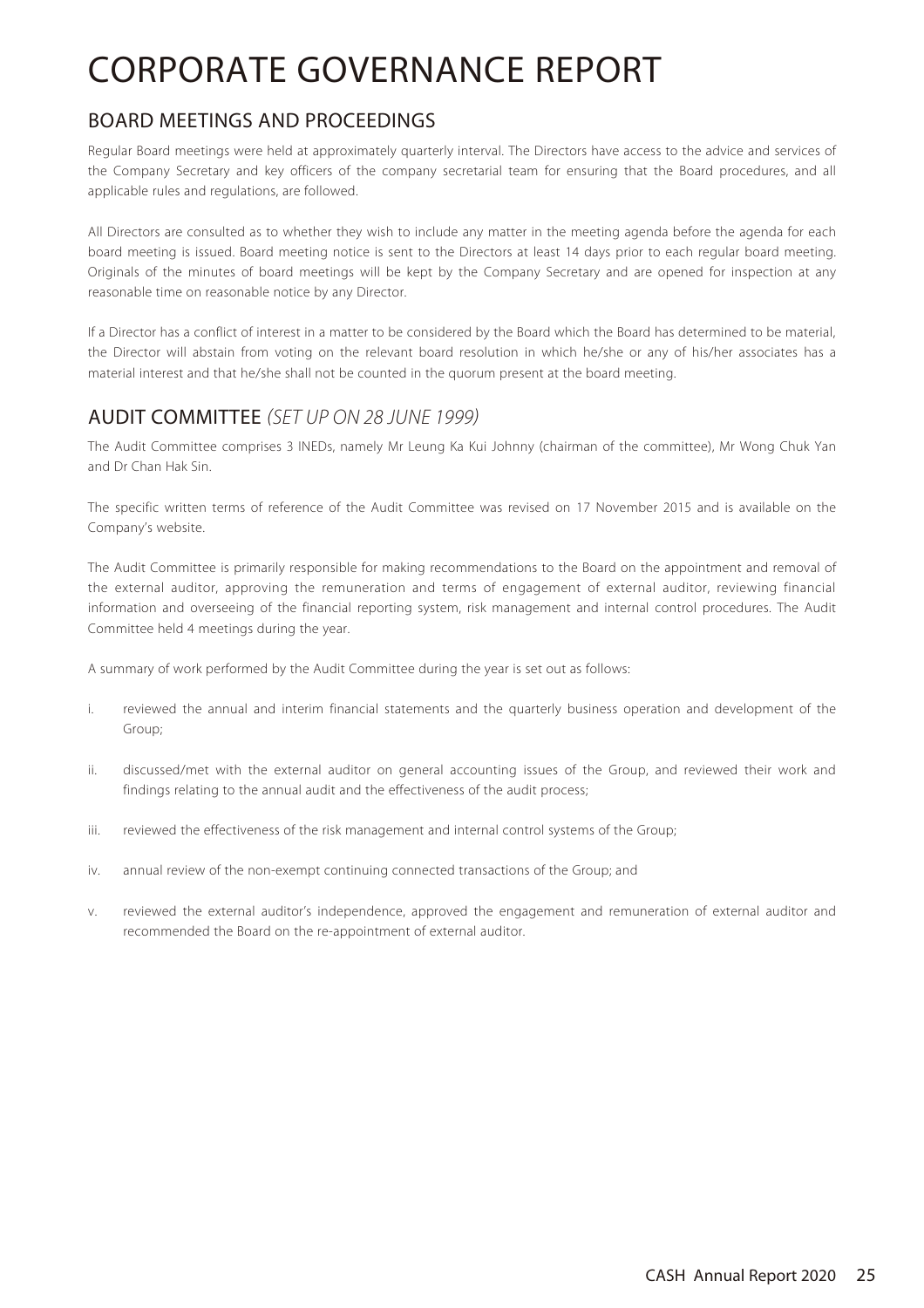## REMUNERATION COMMITTEE (SET UP ON 1 JUNE 2005)

The Remuneration Committee comprises 2 INEDs, Mr Leung Ka Kui Johnny (chairman of the committee) and Mr Wong Chuk Yan, as well as Dr Kwan Pak Hoo Bankee (Chairman of the Board).

The specific written terms of reference of the Remuneration Committee (as re-adopted on 7 February 2012) is available on the Company's website. Pursuant to model B.1.2(c)(ii) and the terms of reference in the CG Code adopted by the Remuneration Committee, its primary duties are to make recommendation to the Board on the Company's policies and structure of the remuneration of Directors and senior management and the remuneration packages of individual EDs and senior management. Details of the remuneration of each of the Directors for the year are set out in note 11 to the consolidated financial statements. The Remuneration Committee held 1 meeting during the year.

A summary of the work performed by the Remuneration Committee during the year is set out as follows:

- i. determined and endorsed to the remuneration policy and structure for the Directors and senior management;
- ii. assessed the performance of executive Directors and reviewed their current level and remuneration structure/package and approved their specific remuneration package of executive Directors; and
- iii. reviewed and approved the cost rationalisation measures and business re-engineering plan of the Group.

## NOMINATION POLICY FOR THE DIRECTORS

### **Nomination of the Directors**

The Company had adopted a nomination policy incorporating the board diversity policy for the criteria, procedures, and process of the appointment and removal of the Directors. The criteria to select candidates for directorship is based on a range of diversity perspectives, including gender, age, culture and educational background, professional skill, experience in relevant areas, personal qualities, and whether the candidate can demonstrate his commitment, competence and integrity required for the position of the Director, and in case of INEDs, the independence requirements set out in the Listing Rules and their time commitment to the Company. Nomination of new Director(s) will continue to be made on a merit basis and candidates will be considered against objective criteria, with due regard to the benefits of diversity of the Board and our business model and specific needs from time to time. Nomination of new Director(s) will normally be proposed by the Chairman and/or CEO subject to the Board's approval. External consultants may be engaged, if necessary, to access a wider range of potential candidate(s).

During the year, the Board as a whole regularly reviewed the structure, size and composition of the Board to ensure that it has a balance of expertise, skills and experience appropriate for the requirements of the business of the Company. The independence of the INEDs was assessed according to the relevant rules and requirements under the Listing Rules.

During the year under review, 2 meetings were held by the executive Directors in resolving the resignation and appointment of EDs of the Company.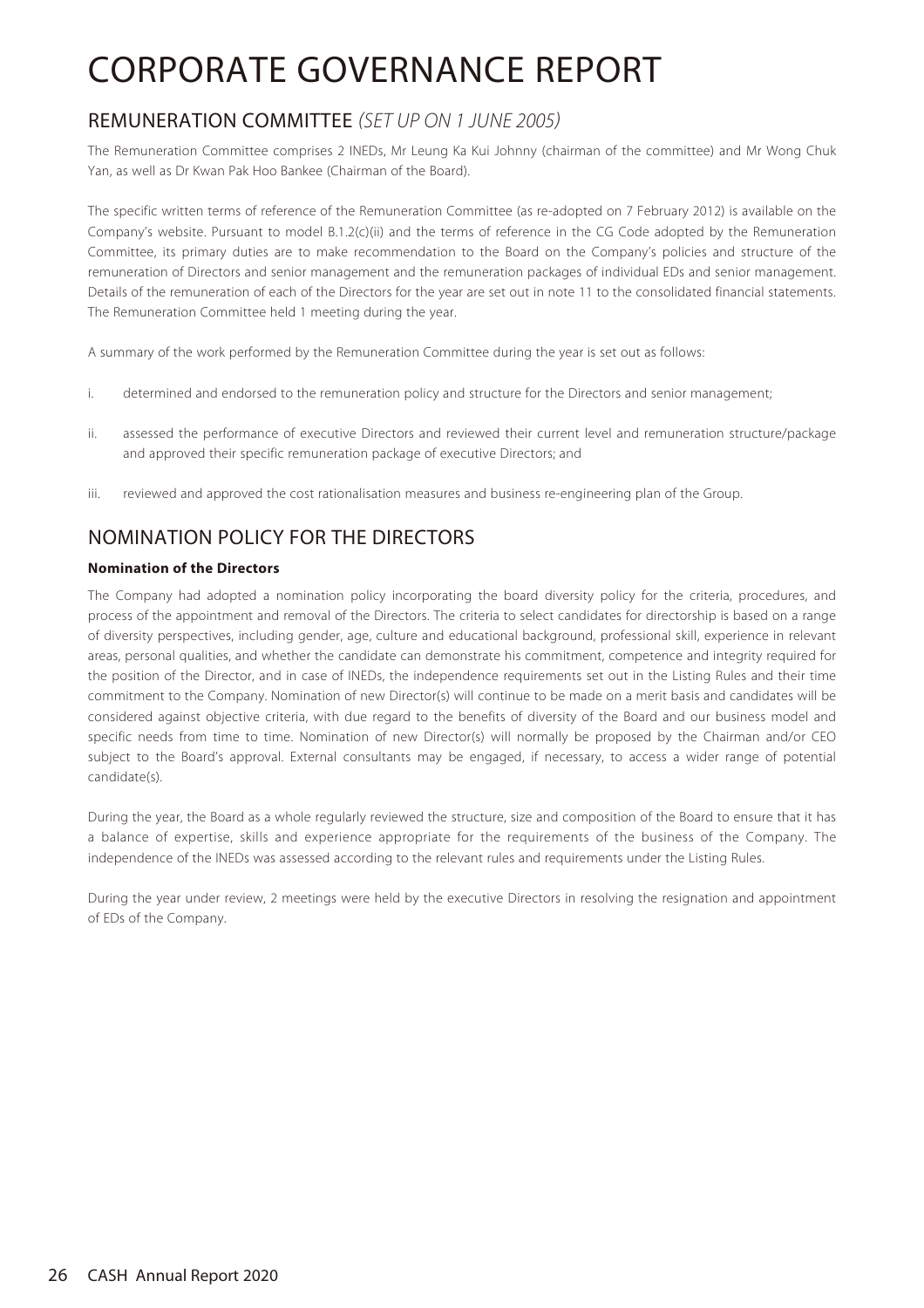### **Remuneration policy of the Directors**

The Company adopted a remuneration policy providing guideline for the Directors' remuneration.

Under the remuneration policy, the Directors' remuneration should be based on internal equity factors and external market conditions and will be reviewed from time to time.

The remuneration of EDs generally consists of:

- fixed monthly salary/allowance which is set in accordance to the Director's duties, responsibilities, skills, experiences and market influences;
- pension which is based on the local Mandatory Provident Fund Contribution Scheme;
- short term variable incentive which may include discretionary cash bonus depending on the achievement of short-term corporate objectives and/or personal targets;
- long term variable incentive which may include share options designed to encourage long-term commitment.

The remuneration of the non-executive Director(s) of the Company (if any) and the INEDs will be a lump sum of Directors' remuneration made annually.

The remuneration paid to and/or entitled by each of the Directors for the year under review is set out in note 11 to the consolidated financial statements in this annual report.

The share options granted to and/or entitled by the Directors during the year under review are set out in the section headed "Directors' Interests in Securities" in the Directors' report of this annual report.

### CORPORATE GOVERNANCE FUNCTIONS

The Board is responsible for the corporate governance functions of the Group. The specific written terms of reference of the corporate governance functions is available on the Company's website. The primary duties of the corporate governance functions are (a) reviewing the policies and practices on (i) corporate governance and (ii) compliance with legal and regulations requirements of the Company; (b) reviewing and monitoring the training and continuous professional development of the Directors and senior management; and (c) reviewing the Company's compliance with code and disclosure in this report.

During the year, the Board reviewed the policies and practices on corporate governance, the training and continuous professional development of Directors and senior management and the Company's compliance with code and disclosure in this report.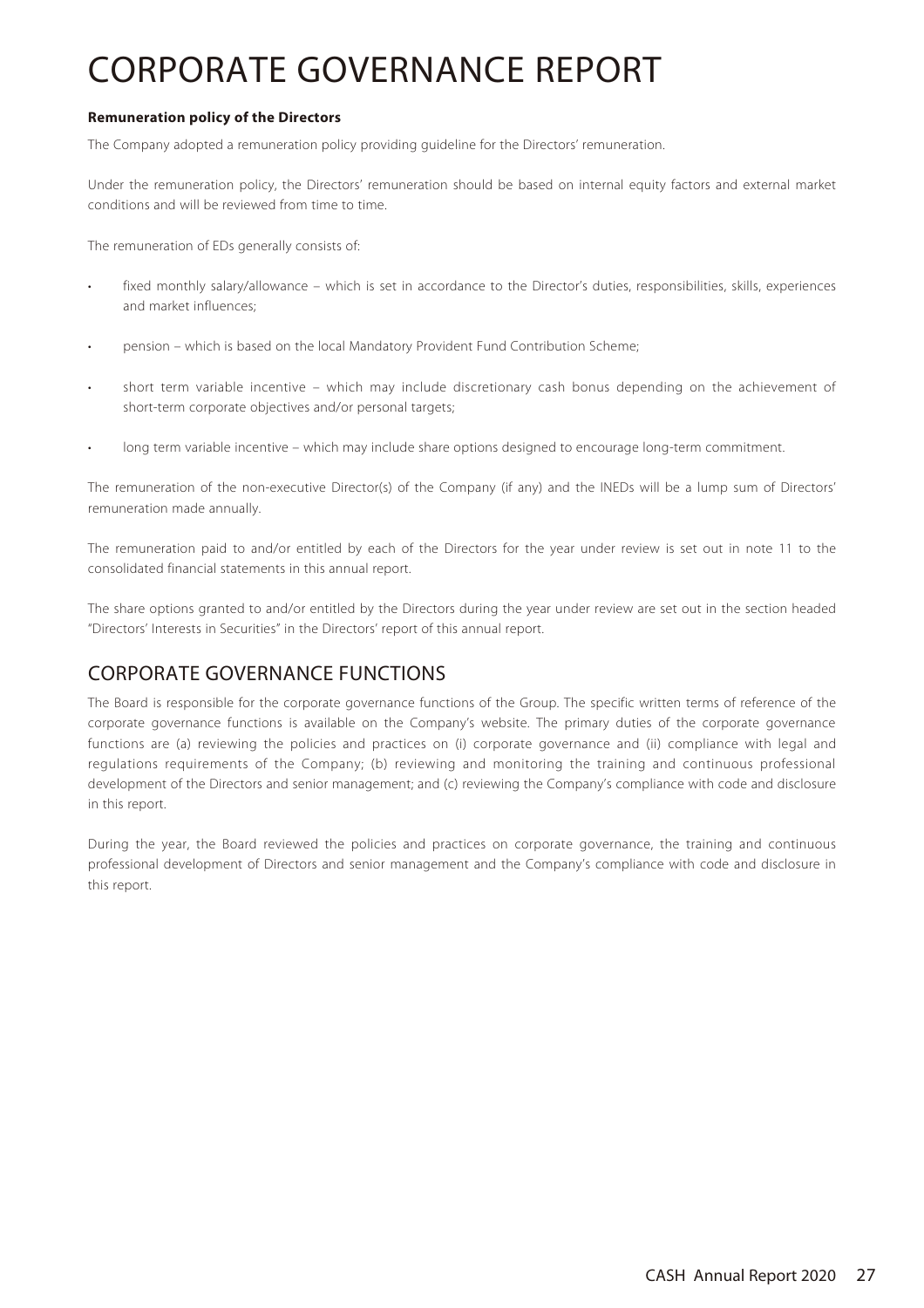## DIVIDEND POLICY

The Company has adopted a dividend policy as set out below:

### **1. Purpose**

The policy aims to set out the approach for the declaration and payment of dividend by the Board.

#### **2. Vision**

The Company considers stable and sustainable returns to the Shareholders to be our goal.

#### **3. Power of the Board**

- 3.1 The Company may declare and distribute dividends to the Shareholders by way of cash or by other means that the Board considers appropriate.
- 3.2 In proposing any dividend payout, the Board shall also take into account, inter alia:-
	- (i) the Company's actual and expected financial performance;
	- (ii) retained earnings and distributable reserves of the Company and each of the members of the Group;
	- (iii) the level of the Group's debts to equity ratio, return on equity and the relevant financial covenants;
	- (iv) any restrictions on payment of dividends that may be imposed by the Group's lenders;
	- (v) the Group's expected working capital requirements and future expansion plans;
	- (vi) general economic conditions, business cycle of the Group's business and other internal or external factors that may have an impact on the business or financial performance and position of the Company; and
	- (vii) any other factors that the Board deems appropriate.
- 3.3 Any declaration and/or payment of future dividend is subject to the Board's determination that the same would be in the best interests of the Group and the Shareholders as a whole.

#### **4. Governing rules**

Declaration of the dividend by the Company is also subject to any restrictions under the Laws of Bermuda, the bye-laws of the Company and any applicable laws, rules and regulations.

#### **5. Approval**

- 5.1 The Board may from time to time pay to the Shareholders such interim and/or special dividends as it considers to be justified by the profits of the Group.
- 5.2 Any final dividends declared by the Company must be approved by an ordinary resolution of the Shareholders at an AGM and must not exceed the amount recommended by the Board.

#### **6. Review of this policy**

The Board will review the policy from time to time and may exercise at its sole and absolute discretion to update, amend and/or modify the policy at any time as it deems fit and necessary.

### **7. Legal validity**

The policy shall in no way constitute a legally binding commitment by the Company in respect of its future dividend and/or in no way obligate the Company to declare a dividend at any time or from time to time. There is no assurance that dividends will be paid in any particular amount for any given period.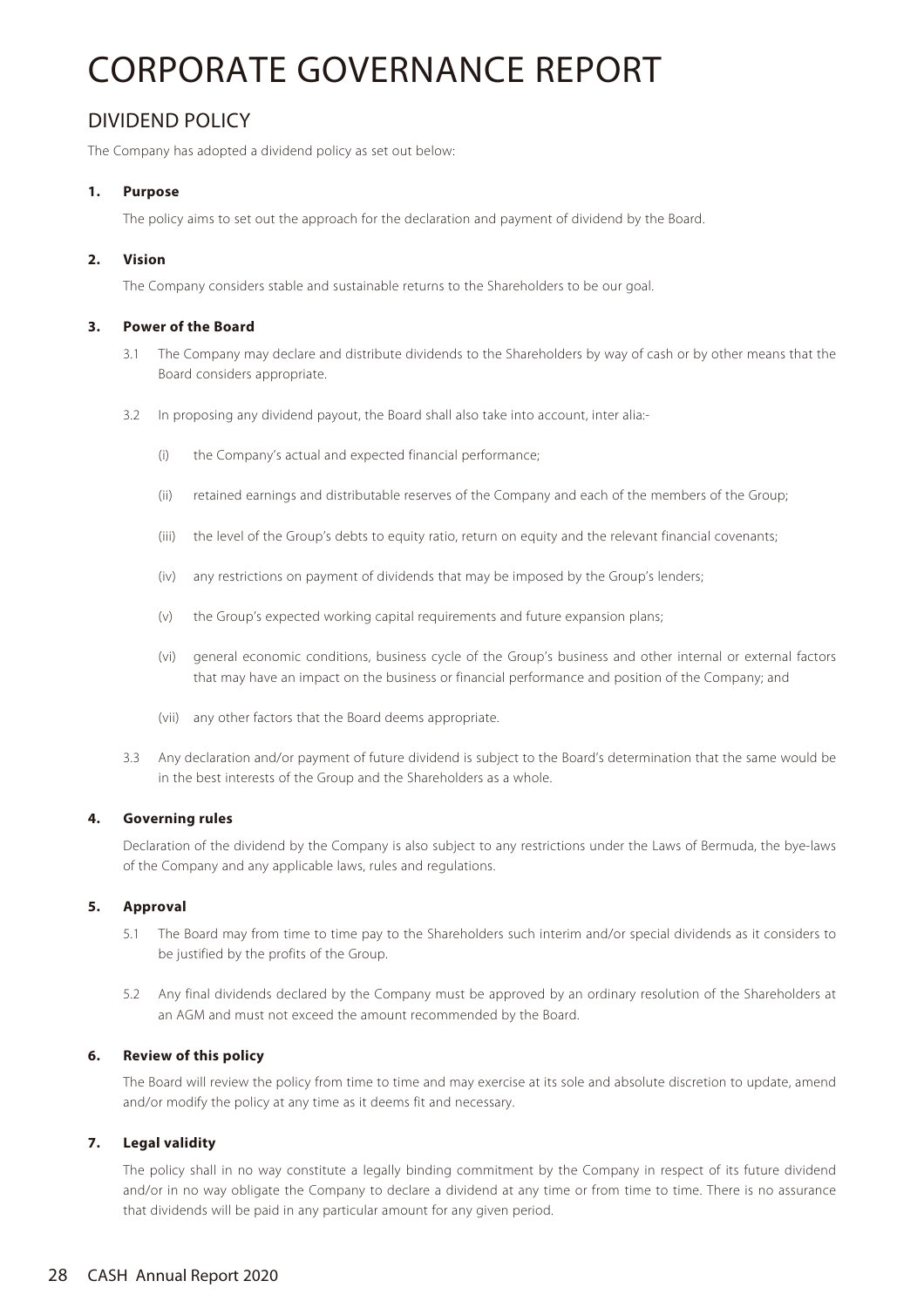### SECURITIES TRANSACTIONS OF DIRECTORS

The Company has adopted the Model Code for Securities Transactions of Directors of Listed Issuers as set out in Appendix 10 of the Listing Rules as its own code of conduct regarding Directors' securities transactions. Having made specific enquiries to the Directors of the Company, all of them confirmed that they have complied with the required standard of dealings and the code of conduct throughout the year.

## ACCOUNTABILITY AND AUDIT

The Directors acknowledge that it is their responsibilities to prepare the financial statements of the Group and other financial disclosures required under the Listing Rules and the Management has provided such explanation and information to the Board to enable it to make an informed assessment of the financial and other Board decisions. The Directors believe that they have selected suitable accounting policies and applied them consistently, made judgment and estimates that are prudent and reasonable and ensured the financial statements are prepared on a "going concern" basis. The auditor of the Company has made a statement about their reporting responsibilities in the Independent Auditor's Report.

The Management has provided all members of the Board with monthly internal financial statements so as to give the Directors a balanced and understandable assessment of the Company's performance, position and prospects.

## RISK MANAGEMENT AND INTERNAL CONTROLS

The Board acknowledges its responsibilities for establishing and maintaining appropriate and effective risk management and internal control systems, and for determining the nature and extent of the risks it is willing to take in achieving its strategic objectives. The Management is primarily responsible for the design, implementation and monitoring of the risk management and internal control systems.

Procedures have been designed for safeguarding the Group's assets against unauthorised use or disposal, maintaining proper accounting records, ensuring the reliability and usefulness of financial information for internal business use or for publication, and monitoring the compliance with applicable laws, rules and regulations. Furthermore, they are designed to manage rather than eliminate the risk of failure to achieve business objectives, and can only provide reasonable but not absolute assurance against material misstatements or losses.

The key risk management and internal control procedures include the following:

### **(i) Delegation of authority within limits set by the Board**

The managements of business units and functional departments have been delegated powers and authorities by the Board to carry out the day-to-day management, operation, and maintenance of the internal control systems that are appropriate to their business or function. The Group has adopted a tailored governance and organisational structure with formal and clearly defined lines of responsibility and delegation of authority to ensure segregation of duties with check and balance controls are effectively in place.

### **(ii) Risk management process**

System and procedures are in place to identify, evaluate, manage, and report on the material risk types facing the Group including strategic, operations, compliance, reporting, and information and technology risks. Exposure to these risks is monitored by the Risk Management Committee ("RMC"). RMC oversees and defines the Group overall risk management framework, formulates the Group's risk management policy and guideline, determines the overall risk acceptance level, assesses the Group's risk profile, prioritises top risks for the Group, and promotes risk awareness and management knowledge.

Under the Risk Management Framework, the five steps of the risk management process adopted are risk identification, risk assessment and prioritisation, risk manager appointment, risk responses, and risk communication and monitoring. The Group maintains a set of risk registers to record the major and significant risks that will hinder the Company from achieving its business objectives. Risk managers are appointed by the Board to monitor the identified high risk areas of business practices on an ongoing basis and to develop the subsequent risk response action plans. The risk registers are reviewed and approved by the RMC on a biannual basis for continuous risk assessment.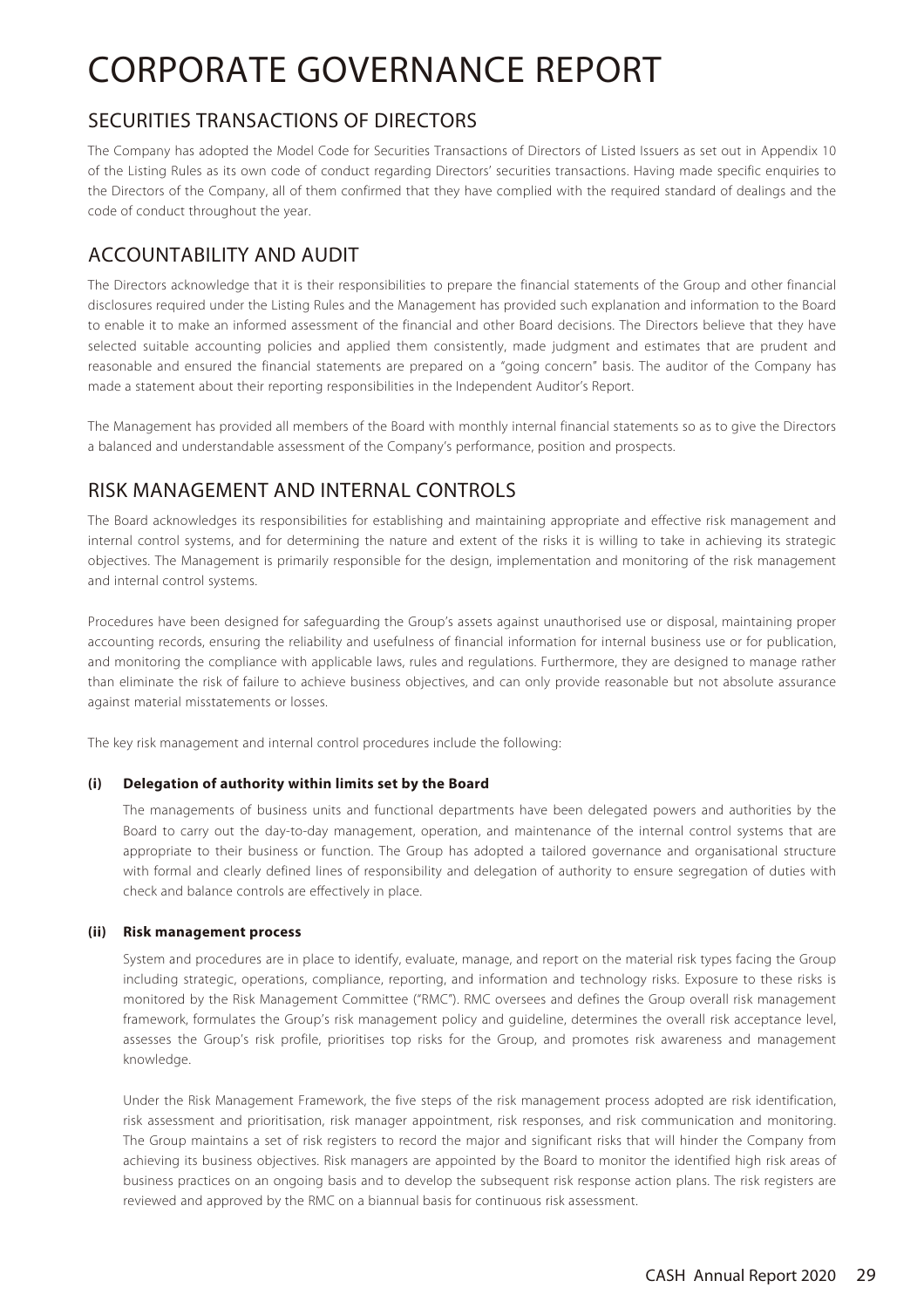#### **(iii) Changes in market condition/external environment**

Processes are in place to identify new risks arising from changes in market conditions or external environment which could expose the Group to heightened risk of loss or reputational damage. The Management is primarily accountable for measuring, monitoring, mitigating and managing the risks and controls in their areas of responsibility.

#### **(iv) Financial reporting**

The Management monitors the business activities closely and reviews monthly financial results of operations against budgets or forecast. Proper controls are in place for the recording of complete, accurate and timely accounting and management information. In addition, regular reviews and statutory audits are performed by our external auditor to ensure that the preparation of the Group's financial statements are carried out in accordance with generally accepted accounting principles, the Group's accounting policies and applicable laws and regulations.

#### **(v) Internal audit**

The establishment of the Group's internal audit function is to provide the Management with an independent and impartial view on the adequacy, efficiency and effectiveness of the Group's risk management, internal control and governance system and to provide recommendations for improvement. The Group's internal audit function is undertaken by the Internal Audit Department ("IAD"). A risk-based approach is adopted in developing the annual internal audit work plan that is reviewed and endorsed by the Audit Committee. The audit progress and audit observations are reported to the Audit Committee on a biannual basis.

#### **(vi) Inside information**

There are internal procedures and controls for the handling and dissemination of inside information. The Group discloses inside information to the public as soon as reasonably practicable unless the information falls within any of the safe harbours as provided in the SFO. Before the information is fully disclosed to the public, the Group ensures the information is kept strictly confidential. If the Group believes that the necessary degree of confidentiality cannot be maintained or that confidentiality may have been breached, the Group would immediately disclose the information to the public. The Group is committed to ensure that information contained in announcement or circulars are not false or misleading as to a material fact, or false or misleading through the omission of a material fact in view of presenting information in a clear and balanced way, which requires equal disclosure of both positive and negative facts.

#### **(vii) Whistle-blowing channels**

The Group maintains a Whistle-blowing policy to encourage employees to report any suspected misconduct contrary to our ethical belief in confidence without the fear of recrimination. Procedures are established for employees to raise complaints directly to the IAD, which will evaluate the complaint and determine whether an investigation is appropriate. IAD coordinates with relevant departments for investigation where necessary and recommendations on improvements are communicated to the respective management for implementation. Audit procedures, investigation results and subsequent follow-up actions taken are reported to the Audit Committee on a biannual basis.

#### **Overall assessment**

The Board, through the Audit Committee, has conducted an annual review of the effectiveness of our risk management and internal controls systems covering all material controls, including financial, operational and compliance controls, and the adequacy of resources, staff qualifications and experience, training programs and budget of the Company's accounting, internal audit and financial reporting functions.

In addition, the Board has received confirmation from the Management that the Group's risk management and internal controls systems are in place and functioning effectively.

During the year ended 31 December 2020, the Board is not aware of any material internal control deficiency or significant areas of concern that may affect Shareholders' interests.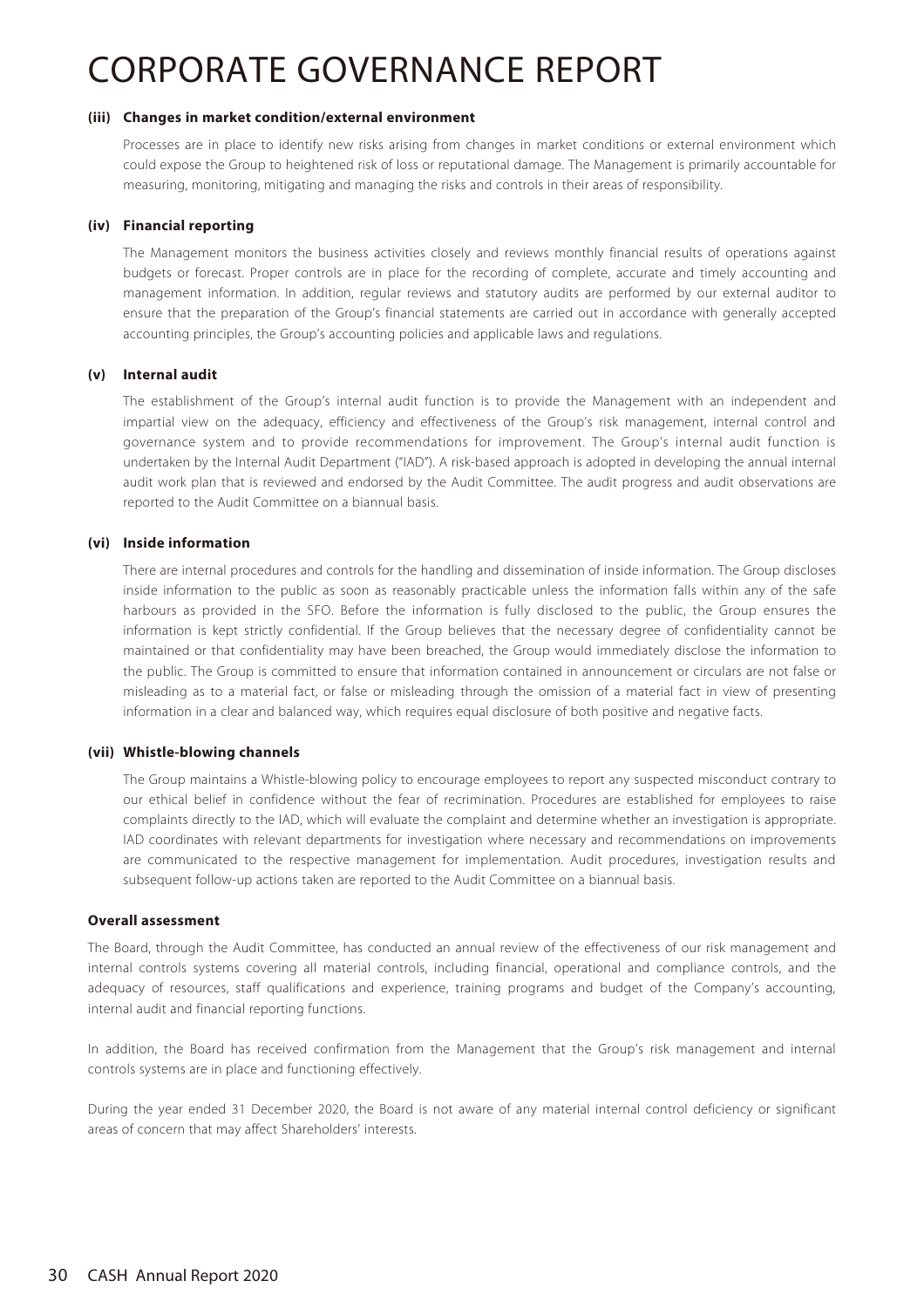## COMMUNICATION WITH SHAREHOLDERS

The Directors consider communication with the Shareholders are mainly in the following ways: (i) the holding of AGMs and SGMs, if any, which may be convened for specific purpose and can provide opportunities for the Shareholders to communicate directly to the Board; (ii) the publication of announcements, annual reports, interim reports and/or circulars as required under the Listing Rules and press releases of the Company providing updated information of the Group; (iii) the holding of press briefings and media interviews from time to time; and (iv) the upkeeping of the latest information of the Group on the Company's website at www.cash.com.hk. The Shareholders and investors are welcome to visit such website.

In order to protect the environment and save costs for the benefit of the Shareholders, the Company has introduced electronic means for receiving corporate communication materials by the Shareholders. The Shareholders may choose to receive printed or electronic copies. In line with our social caring policies, the Shareholders are encouraged to get access to corporate communication materials of the Company through the Company's website.

Separate resolutions are proposed at each general meetings of the Company. The Company's notice to the Shareholders for the AGM was sent to Shareholders at least 20 clear business days before the meeting and notices of the SGMs were sent to Shareholders at least 10 clear business days before such meetings in year 2020.

## CONSTITUTIONAL DOCUMENTS

There are no significant changes in the Company's constitutional documents during the year.

## SHAREHOLDERS' RIGHTS

### **Convening a SGM and putting forward proposals at general meetings**

Pursuant to the bye-laws of the Company, Shareholder(s) holding at the date of the deposit of the requisition not less than one-tenth (10%) of the paid-up capital of the Company carrying the right of voting at general meetings of the Company shall have the right to submit a written requisition requiring a SGM to be called by the Board.

The written requisition (i) must state the object(s) of the meeting, and (ii) must be signed by the requisitionists and deposited at the registered office of the Company for attention of the Company Secretary of the Company, and may consist of several documents in like form, each signed by one or more requisitionists. Such requisitions will be verified with the Company's share registrar and upon its confirmation that the requisition is proper and in order, the Company Secretary will ask the Board to convene a SGM by serving sufficient notice to all Shareholders. On the contrary, if the requisition has been verified as not in order, the requisitionists will be advised of this outcome and accordingly, the SGM will not be convened as requested.

If Directors do not within 21 days from the date of the deposit of the requisition proceed duly to convene a SGM for a day within 2 months after the date of deposit of such requisition, the requisitionists or any of them representing more than one-half of the total voting rights of all of them may convene a SGM, but any SGM so convened shall not be held after the expiration of 3 months from the said date of deposit of the requisition. A meeting convened by the requisitionists shall be convened in the same manner, as nearly as possible, as that in which meetings are to be convened by Directors.

Pursuant to the Bermuda Companies Act 1981, either any number of the registered Shareholders holding not less than one-twentieth (5%) of the paid-up capital of the Company carrying the right of voting at general meetings of the Company ("Requisitionists"), or not less than 100 of such registered Shareholders, can request the Company in writing to (a) give to Shareholders entitled to receive notice of the next AGM notice of any resolution which may properly be moved and is intended to be moved at that meeting; and (b) circulate to Shareholders entitled to have notice of any general meeting any statement of not more than 1,000 words with respect to the matter referred to in any proposed resolution or the business to be dealt with at that meeting. The requisition signed by all the Requisitionists must be deposited at the registered office of the Company with a sum reasonably sufficient to meet the Company's relevant expenses and not less than 6 weeks before the meeting in case of a requisition requiring notice of a resolution or not less than 1 week before the meeting in the case of any other requisition. Provided that if an AGM is called for a date 6 weeks or less after the requisition has been deposited, the requisition though not deposited within the time required shall be deemed to have been properly deposited for the purposes thereof.